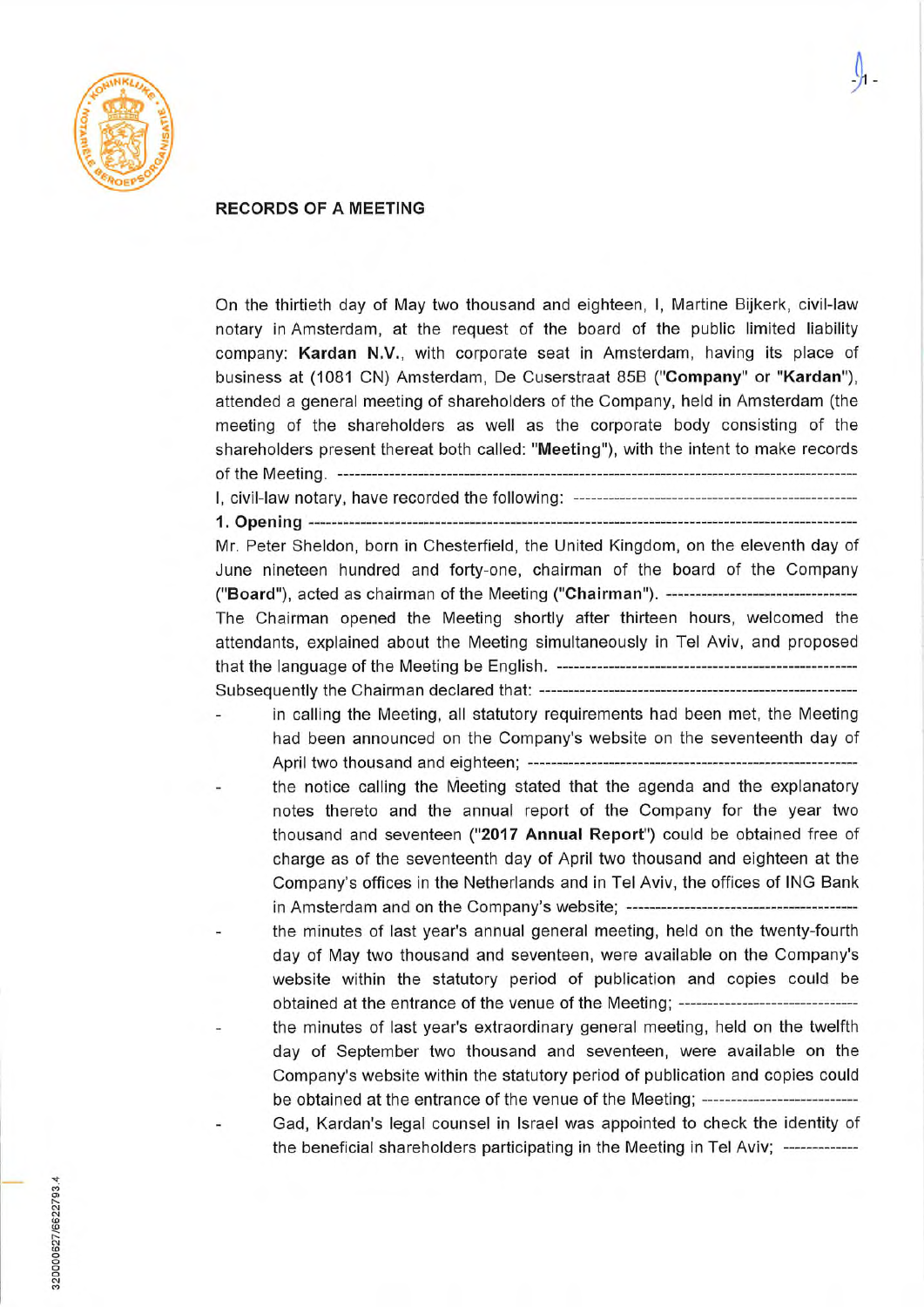

according to the signed registration list, thirty-five million five hundred eighty thousand and four (35,580,004) shares, having a nominal value of twenty eurocent ( $60.20$ ) each, in turn representing the same number of votes, were represented af the Meeting, representing approximately twenty-eight and eighty-nine/hundredth per cent (28.89%) of the issued and outstanding share capital of the Company; ---------------------------------------------------------------------

- the Company's external auditor, PricewaterhouseCoopers Accountants represented by Mr. Korver and Mr. Zoon, is present af the Meeting. -------------

After making some further practical announcements, the Chairman continued with the following item on the agenda.

2.Presentation by the CEO on the Company's group activities for the financial year two thousand and seventeen and discussion of the report of the Board on the financial year two thousand and seventeen. --------------------------------------------

With respect to the Company's group activities for the financial year two thousand and seventeen the Chairman gave the floor to the Company's chief executive officer, Mr. Ariel Hasson . \_\_\_\_\_\_\_\_\_\_\_\_\_\_\_\_\_\_\_\_\_\_\_\_\_\_\_\_\_\_\_\_\_\_\_\_\_\_\_\_\_\_\_\_\_\_\_\_\_\_\_\_\_\_\_\_\_\_\_\_\_\_\_\_\_\_\_\_\_\_\_\_\_\_\_\_\_\_\_\_\_\_\_\_\_\_\_

Mr. Hasson presented the current status on the debenture discussions, the financial highlights of the Kardan group of companies in two thousand and seventeen, the Company's equity position, the highlights of Kardan Land China and Tahal Group International, and finished his presentation informing the Meeting that the financials for the first quarter of two thousand eighteen had just before the Meeting been made available to the shareholders. He presented the main highlights thereof to the Meeting.

**3. Discussion on** the equity position of the Company ------------------ ------------------- According to Dutch law, a company must convene a shareholders meeting in the event that it has become plausible that its equity has decreased to or is less than half of its issued and paid up capital, in which meeting possible measures can be discussed that could be taken. ----------------------------------------------------------------------

The Chairman invited Mr. Hasson to inform the Meeting in this respect. Mr. Hasson explained that on the short term a potential transaction regarding the water infrastructure business could be concluded, **af** a price materially above book value. There is also, in the view of the Board, unrealized profit in the real estate assets of the Company. As a result, the Board is of the opinion that the business of Kardan can be managed in a positive manner and that the going concern position can be maintained without taking any specific measures. The Chairman added that, for now, the debenture holders have agreed to continue to operate the Company and to maximize its assets.

## 4. Remuneration Report

No questions were raised on the remuneration report. ------- ---------------------------------

5. Adoption of the annual accounts for the financial year two thousand and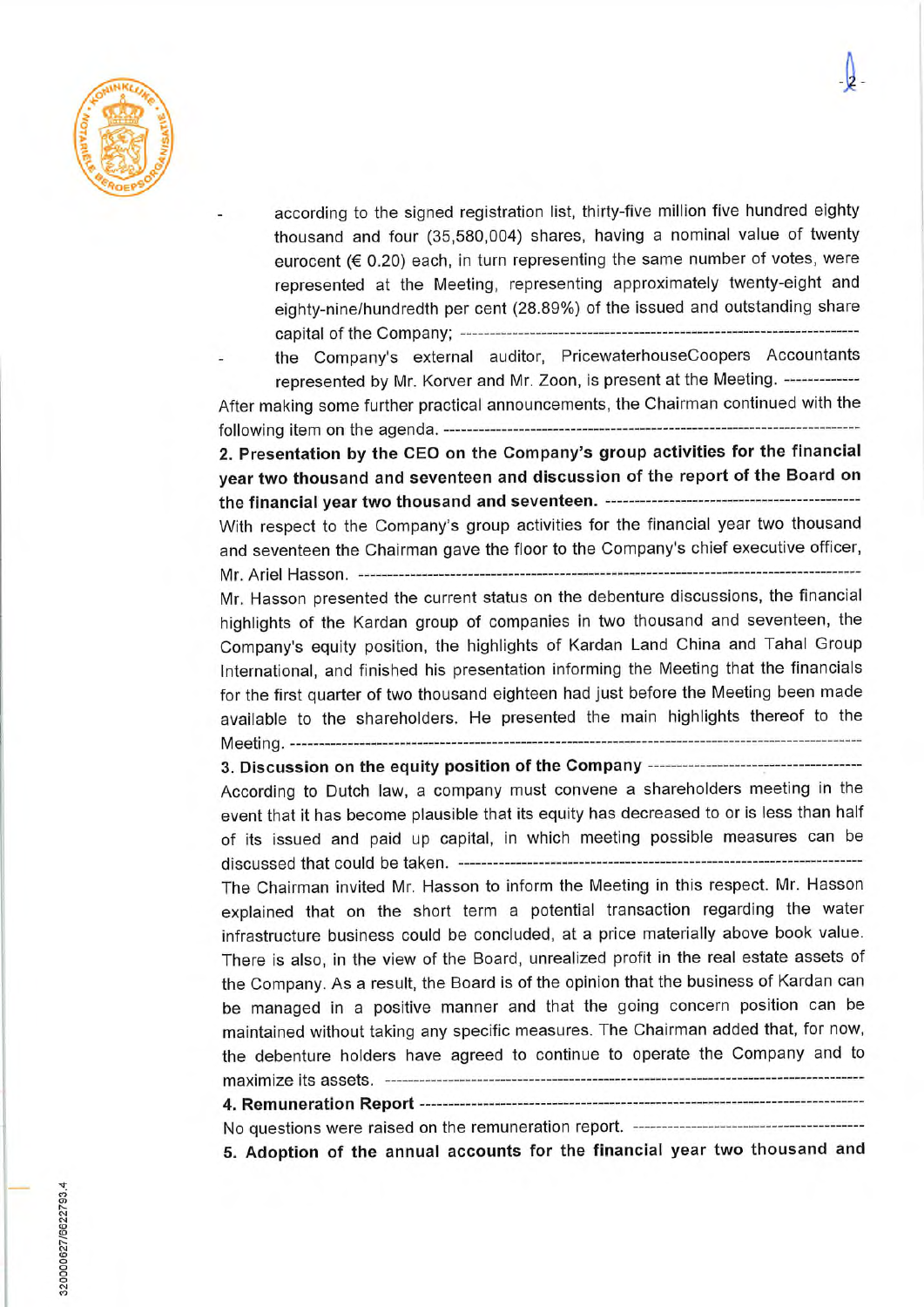

| No questions were raised and the proposal to adopt the 2017 Annual Accounts was                                                                                                                                                                                                                                                                        |
|--------------------------------------------------------------------------------------------------------------------------------------------------------------------------------------------------------------------------------------------------------------------------------------------------------------------------------------------------------|
|                                                                                                                                                                                                                                                                                                                                                        |
| The Chairman informed the Meeting that, given the Company's loss over the past<br>financial year, the Board had decided not to propose to distribute dividends to the                                                                                                                                                                                  |
|                                                                                                                                                                                                                                                                                                                                                        |
| The Chairman informed the Meeting that in two thousand and seventeen no major<br>changes were made to the Company's governance framework. He invited the<br>attendees to discuss the governance structure and implementation of the Dutch<br>Corporate Governance Code as set out in the relevant chapter of the 2017 Annual                           |
|                                                                                                                                                                                                                                                                                                                                                        |
|                                                                                                                                                                                                                                                                                                                                                        |
|                                                                                                                                                                                                                                                                                                                                                        |
| The Chairman informed the Meeting that the Board proposed to reappoint                                                                                                                                                                                                                                                                                 |
| PricewaterhouseCoopers Accountants, Amsterdam, the Netherlands<br>and                                                                                                                                                                                                                                                                                  |
| PricewaterhouseCoopers, Tel-Aviv, Israel, as the Company's external auditors                                                                                                                                                                                                                                                                           |
| responsible for auditing the financial statements for the financial year two thousand                                                                                                                                                                                                                                                                  |
| The auditor, Mr. Korver, briefly led the Meeting through the insights of the auditors'                                                                                                                                                                                                                                                                 |
| report and the scope of the work performed by him and his team. Special attention<br>was given to the going concern position of the Company as it is formally in default of                                                                                                                                                                            |
| The Chairman thanked the auditor and continued to explain, in answer to a question<br>raised by one of the shareholders, the financial position of the Company, being in<br>default vis-à-vis the debenture holders, and technically insolvent but not bankrupt<br>and operating as going concern. He said that, although not wanting to play down the |
| seriousness of the financial situation, the Board is convinced of the value of the                                                                                                                                                                                                                                                                     |
| There being no further questions, the proposal to appoint PricewaterhouseCoopers<br>as the external auditors for the financial year two thousand eighteen was adopted. ---                                                                                                                                                                             |
| 9. Discharge from liability of the member of the board ---------------------------------                                                                                                                                                                                                                                                               |
| The Chairman referred to the notes to the agenda for an explanation of the Dutch                                                                                                                                                                                                                                                                       |
| There being no questions or remarks, the proposal to grant discharge to the members                                                                                                                                                                                                                                                                    |
| of the Board in respect of their duties for the financial year two thousand and seventeen                                                                                                                                                                                                                                                              |
| 10. Approval of amendment to the services agreement with Kardan Israel                                                                                                                                                                                                                                                                                 |
|                                                                                                                                                                                                                                                                                                                                                        |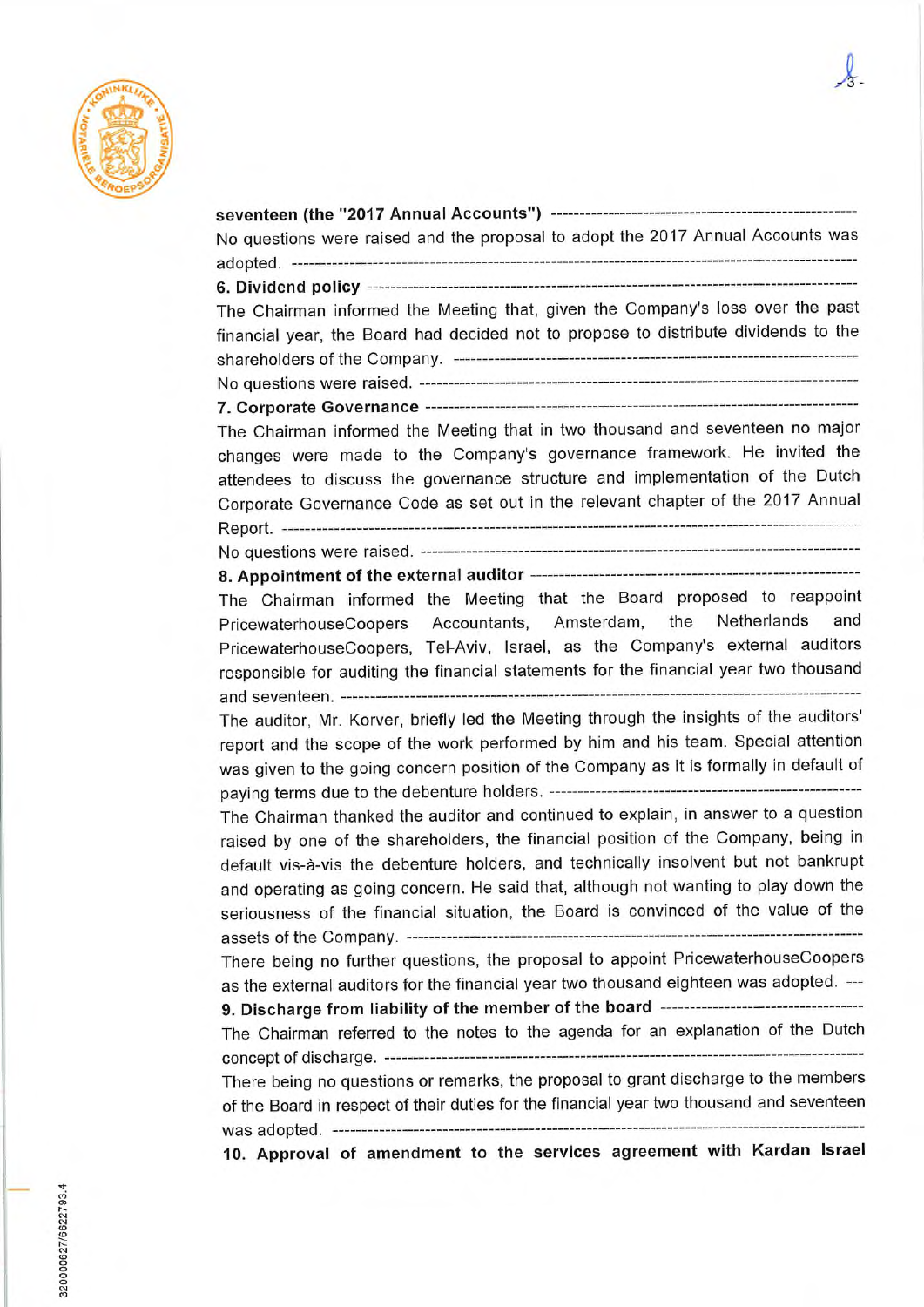

| The Chairman reminded the Meeting of the requirements of the special general              |
|-------------------------------------------------------------------------------------------|
| meeting majority in relation to the proposal to amend the services agreement with         |
|                                                                                           |
| There being no questions or remarks, the proposal to amend the services agreement         |
| with Kardan Israel Limited was adopted with the required special majority. -------------- |
| 11. Appointment of Mr. Houterman as non-executive member of the Board -------             |
| The Chairman gave a brief introduction of Mr. Houterman. There being no questions         |
| or remarks, the proposal to appoint Mr. Houterman was adopted. ------------------------   |
|                                                                                           |
| In line with the Company's remuneration policy, it was proposed to determine the          |
| remuneration of Mr. Houterman at twenty-six thousand euro (EUR 26,000) per year           |
| plus an additional fee if and when Mr. Houterman would be appointed as a member           |
|                                                                                           |
| There being no questions or remarks, the resolution to determine the remuneration of      |
|                                                                                           |
|                                                                                           |
| The Chairman informed the Meeting that the Board had decided, following                   |
| representations to the Board by some shareholders, not to put the proposal to             |
| determine a bonus for the chief executive officer up for a vote. The Board will be        |
| reviewing the size of and the conditions applicable to the bonus and will bring it back   |
|                                                                                           |
| 14. Authorization of the Board to resolve to issue shares and to grant rights to          |
|                                                                                           |
| In the annual general meeting of the Company held in two thousand and fifteen, the        |
| Board was authorized to resolve to issue shares and to resolve to grant rights to         |
| acquire shares for a period of five years, up to ten per cent of the total number of the  |
| issued shares at the time of such decision, and in case of a resolution to grant rights   |
| to acquire shares, up to five per cent of the total number of the issued shares at the    |
|                                                                                           |
| The Chairman proposed to extend the period of authorization with one year, until the      |
| twenty-eighth day of two thousand and twenty-one, all under the same terms as set         |
|                                                                                           |
| There being no questions or remarks, the resolution was adopted. -----------------------  |
| 15. Authorization of the Board to resolve for the Company to acquire its own              |
|                                                                                           |
| The Chairman proposed to authorize the Board to resolve to acquire shares in the          |
| Company for a period of eighteen months as of the date of the present Meeting. ------     |
| There being no questions or remarks, the resolution was adopted. -----------------------  |
|                                                                                           |
|                                                                                           |